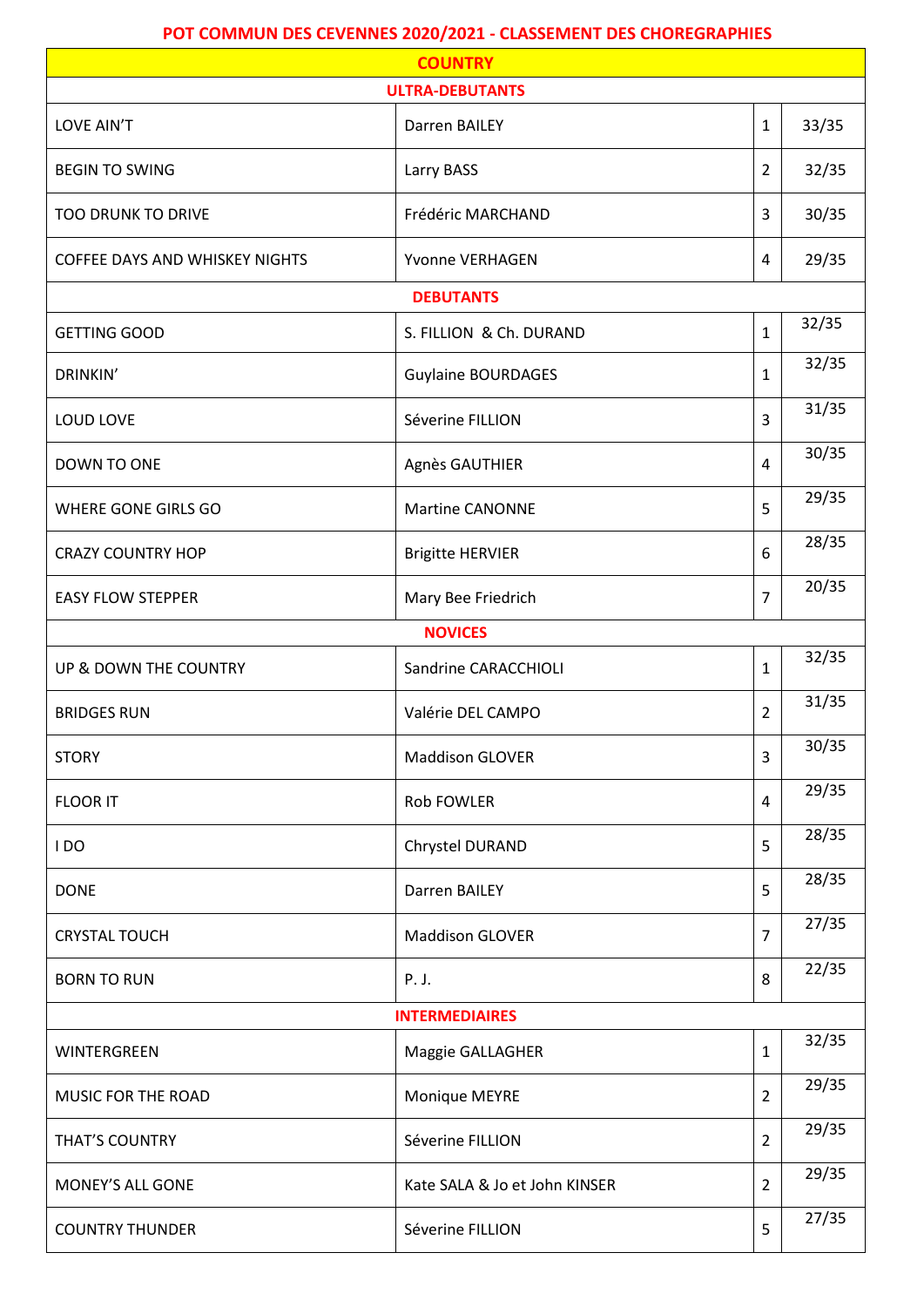| <b>DEBUTANTS</b><br><b>ENDLESS</b><br>Pol F RYAN<br>$\mathbf{1}$<br>28/35<br><b>NOVICES</b><br><b>SWEET ERIKA</b><br>Montse CHAFINO<br>$\mathbf{1}$<br>32/35<br><b>INTERMEDIAIRES</b><br>Antonella FEDI<br>PAST THE POINT OF RESCUE<br>$\mathbf{1}$<br>33/35<br>Séverine FILLION<br><b>CALL THEM NAMES</b><br>$\overline{2}$<br>30/35<br>Pol F RYAN<br>$\mathbf{3}$<br><b>BRUNCH</b><br>26/35<br><b>CELTIQUES</b><br><b>NOVICES</b><br>$\mathbf{1}$<br><b>PRETTY GIRL</b><br>Gary O'REILLY & M. GALLAGHER<br>32/35<br><b>FAMILY</b><br>Norman GIFFORD<br>$\overline{2}$<br>27/35<br>Fred FASSIAUX<br>$\overline{3}$<br>LE DERNIER DES MOHICANS<br>18/35<br><b>NEWLINE</b><br><b>DEBUTANTS</b><br>I TALK TOO MUCH<br>Suzi BEAU<br>$\mathbf{1}$<br>28/35<br>25/35<br>$\overline{2}$<br>LOVE YOU CHA<br><b>Grace DAVID</b><br><b>NOVICES</b><br><b>Guylaine BOURDAGES</b><br><b>NIGHTFALL</b><br>$\mathbf 1$<br>30/35<br>ONE 2 GO<br>Kate SALA & Robbie Mc GOWAN HICKIE<br>$\overline{2}$<br>28/35<br>Karl Harry WINSON<br>$\mathbf{3}$<br>THE KING AND I<br>26/35<br><b>INTERMEDIAIRES</b><br><b>Guillaume RICHARD</b><br><b>COLORFUL</b><br>$\mathbf{1}$<br>25/35<br><b>PARTNER</b><br><b>DEBUTANTS</b><br><b>KEEP IT SIMPLE</b><br>Paula FROHN<br>$\mathbf 1$<br>32/35 | <b>CATALAN</b> |  |  |  |  |  |  |
|------------------------------------------------------------------------------------------------------------------------------------------------------------------------------------------------------------------------------------------------------------------------------------------------------------------------------------------------------------------------------------------------------------------------------------------------------------------------------------------------------------------------------------------------------------------------------------------------------------------------------------------------------------------------------------------------------------------------------------------------------------------------------------------------------------------------------------------------------------------------------------------------------------------------------------------------------------------------------------------------------------------------------------------------------------------------------------------------------------------------------------------------------------------------------------------------------------------------------------------------------------------------|----------------|--|--|--|--|--|--|
|                                                                                                                                                                                                                                                                                                                                                                                                                                                                                                                                                                                                                                                                                                                                                                                                                                                                                                                                                                                                                                                                                                                                                                                                                                                                        |                |  |  |  |  |  |  |
|                                                                                                                                                                                                                                                                                                                                                                                                                                                                                                                                                                                                                                                                                                                                                                                                                                                                                                                                                                                                                                                                                                                                                                                                                                                                        |                |  |  |  |  |  |  |
|                                                                                                                                                                                                                                                                                                                                                                                                                                                                                                                                                                                                                                                                                                                                                                                                                                                                                                                                                                                                                                                                                                                                                                                                                                                                        |                |  |  |  |  |  |  |
|                                                                                                                                                                                                                                                                                                                                                                                                                                                                                                                                                                                                                                                                                                                                                                                                                                                                                                                                                                                                                                                                                                                                                                                                                                                                        |                |  |  |  |  |  |  |
|                                                                                                                                                                                                                                                                                                                                                                                                                                                                                                                                                                                                                                                                                                                                                                                                                                                                                                                                                                                                                                                                                                                                                                                                                                                                        |                |  |  |  |  |  |  |
|                                                                                                                                                                                                                                                                                                                                                                                                                                                                                                                                                                                                                                                                                                                                                                                                                                                                                                                                                                                                                                                                                                                                                                                                                                                                        |                |  |  |  |  |  |  |
|                                                                                                                                                                                                                                                                                                                                                                                                                                                                                                                                                                                                                                                                                                                                                                                                                                                                                                                                                                                                                                                                                                                                                                                                                                                                        |                |  |  |  |  |  |  |
|                                                                                                                                                                                                                                                                                                                                                                                                                                                                                                                                                                                                                                                                                                                                                                                                                                                                                                                                                                                                                                                                                                                                                                                                                                                                        |                |  |  |  |  |  |  |
|                                                                                                                                                                                                                                                                                                                                                                                                                                                                                                                                                                                                                                                                                                                                                                                                                                                                                                                                                                                                                                                                                                                                                                                                                                                                        |                |  |  |  |  |  |  |
|                                                                                                                                                                                                                                                                                                                                                                                                                                                                                                                                                                                                                                                                                                                                                                                                                                                                                                                                                                                                                                                                                                                                                                                                                                                                        |                |  |  |  |  |  |  |
|                                                                                                                                                                                                                                                                                                                                                                                                                                                                                                                                                                                                                                                                                                                                                                                                                                                                                                                                                                                                                                                                                                                                                                                                                                                                        |                |  |  |  |  |  |  |
|                                                                                                                                                                                                                                                                                                                                                                                                                                                                                                                                                                                                                                                                                                                                                                                                                                                                                                                                                                                                                                                                                                                                                                                                                                                                        |                |  |  |  |  |  |  |
|                                                                                                                                                                                                                                                                                                                                                                                                                                                                                                                                                                                                                                                                                                                                                                                                                                                                                                                                                                                                                                                                                                                                                                                                                                                                        |                |  |  |  |  |  |  |
|                                                                                                                                                                                                                                                                                                                                                                                                                                                                                                                                                                                                                                                                                                                                                                                                                                                                                                                                                                                                                                                                                                                                                                                                                                                                        |                |  |  |  |  |  |  |
|                                                                                                                                                                                                                                                                                                                                                                                                                                                                                                                                                                                                                                                                                                                                                                                                                                                                                                                                                                                                                                                                                                                                                                                                                                                                        |                |  |  |  |  |  |  |
|                                                                                                                                                                                                                                                                                                                                                                                                                                                                                                                                                                                                                                                                                                                                                                                                                                                                                                                                                                                                                                                                                                                                                                                                                                                                        |                |  |  |  |  |  |  |
|                                                                                                                                                                                                                                                                                                                                                                                                                                                                                                                                                                                                                                                                                                                                                                                                                                                                                                                                                                                                                                                                                                                                                                                                                                                                        |                |  |  |  |  |  |  |
|                                                                                                                                                                                                                                                                                                                                                                                                                                                                                                                                                                                                                                                                                                                                                                                                                                                                                                                                                                                                                                                                                                                                                                                                                                                                        |                |  |  |  |  |  |  |
|                                                                                                                                                                                                                                                                                                                                                                                                                                                                                                                                                                                                                                                                                                                                                                                                                                                                                                                                                                                                                                                                                                                                                                                                                                                                        |                |  |  |  |  |  |  |
|                                                                                                                                                                                                                                                                                                                                                                                                                                                                                                                                                                                                                                                                                                                                                                                                                                                                                                                                                                                                                                                                                                                                                                                                                                                                        |                |  |  |  |  |  |  |
|                                                                                                                                                                                                                                                                                                                                                                                                                                                                                                                                                                                                                                                                                                                                                                                                                                                                                                                                                                                                                                                                                                                                                                                                                                                                        |                |  |  |  |  |  |  |
|                                                                                                                                                                                                                                                                                                                                                                                                                                                                                                                                                                                                                                                                                                                                                                                                                                                                                                                                                                                                                                                                                                                                                                                                                                                                        |                |  |  |  |  |  |  |
|                                                                                                                                                                                                                                                                                                                                                                                                                                                                                                                                                                                                                                                                                                                                                                                                                                                                                                                                                                                                                                                                                                                                                                                                                                                                        |                |  |  |  |  |  |  |
|                                                                                                                                                                                                                                                                                                                                                                                                                                                                                                                                                                                                                                                                                                                                                                                                                                                                                                                                                                                                                                                                                                                                                                                                                                                                        |                |  |  |  |  |  |  |
|                                                                                                                                                                                                                                                                                                                                                                                                                                                                                                                                                                                                                                                                                                                                                                                                                                                                                                                                                                                                                                                                                                                                                                                                                                                                        |                |  |  |  |  |  |  |
|                                                                                                                                                                                                                                                                                                                                                                                                                                                                                                                                                                                                                                                                                                                                                                                                                                                                                                                                                                                                                                                                                                                                                                                                                                                                        |                |  |  |  |  |  |  |